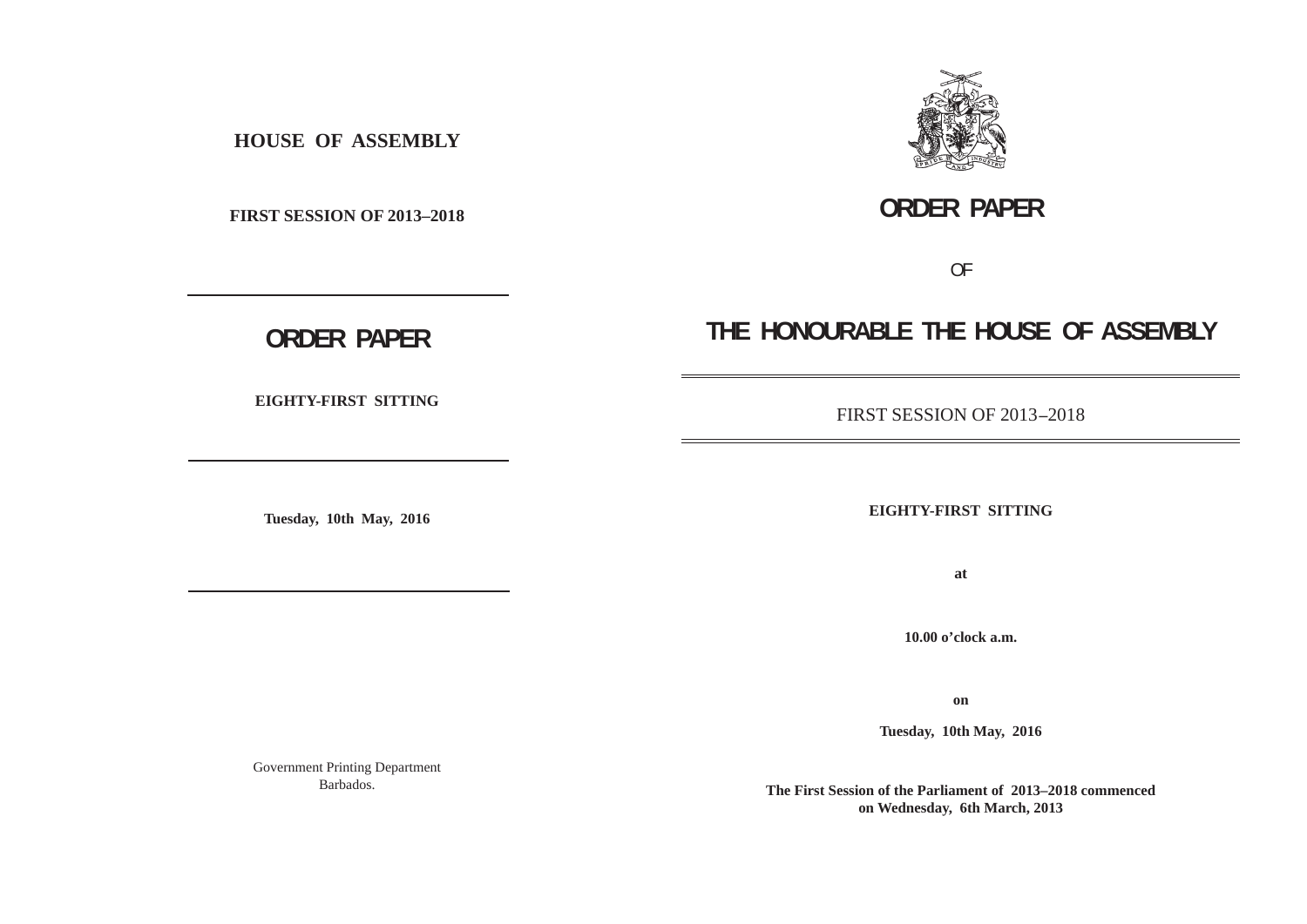## **MANAGEMENT COMMISSION OF PARLIAMENT**

*(Parliament (Administration) Act, Cap. 10 -- Section 3(4) and First Schedule)*

*The following are ex officio Members of the Commission:* 

 *His Honour M. A. Carrington (Chairman), Hon. F. J. Stuart, Q.C., Hon. J. D. E. Boyce and Hon. Miss M. A. Mottley, Q.C.*

 *Section 3(4) of the Parliament (Administration) Act, Cap. 10.*

 *The following are appointed Members of the Commission:*

 *Hon. R. D. Jones, Her Honour Mrs. M-J. M. Thompson, Hon. M. A. Lashley and Mr. D. D. Marshall, Q.C.*

*Appointed on 6th March, 2013.*

### **SESSIONAL SELECT COMMITTEES**

COMMITTEE OF PRIVILEGES

 To consider and report to the Honourable the House of Assembly on all matters which involve the privileges of the Honourable the House of Assembly.

The Members of the Committee are:

 *His Honour M. A. Carrington (Chairman), Hon. A. D. Brathwaite, Q.C., Dr. the Hon. D. C. Estwick, Her Honour Mrs. M-J. M. Thompson, Mr. R. St. C. Toppin, Miss S. J. O. Bradshaw and Mr. T. A. Prescod.*

 *Appointed on 6th March, 2013.*

- (1) The Memorandum of Understanding dated 15th March, 2014 between the Government of Barbados and Cahill Energy Limited for Cahill Energy Limited to construct a Plasma Gasification Waste to Energy Plant;
- (2) The Implementation Agreement between Cahill Energy and the Government of Barbados; and
- (3) The Power Purchase Agreement between Cahill Energy and the Government of Barbados;

that have each been signed by Ministers and/or representatives of statutory corporations and which binds the Government and people of Barbados.

 2. That the House call on the Prime Minister to also produce and lay in Parliament the comments and/or opinions with respect to the Memorandum of Understanding, the Implementation Agreement and/or the Power Purchase Agreement of all the relevant entities within central government and the statutory corporations, including but not limited to the legal opinions and technical advice rendered by the Attorney General and/or Solicitor General, the Ministry of Finance, the Ministry of Housing and Lands, the Ministry of Environment, the Ministry of Energy, the Town and Country Planning Department, the Environmental Protection Department, the Barbados Water Authority, the Fair Trading Commission and the Barbados Light and Power Company.

*Notice of this Resolution was given on the 28th August, 2015.*

**6. Hon. Miss M. A. Mottley:** To move the passing of a Resolution that this Honourable House has no confidence in the Government of Barbados.

*Notice of this Resolution was given on the 3rd May, 2016.*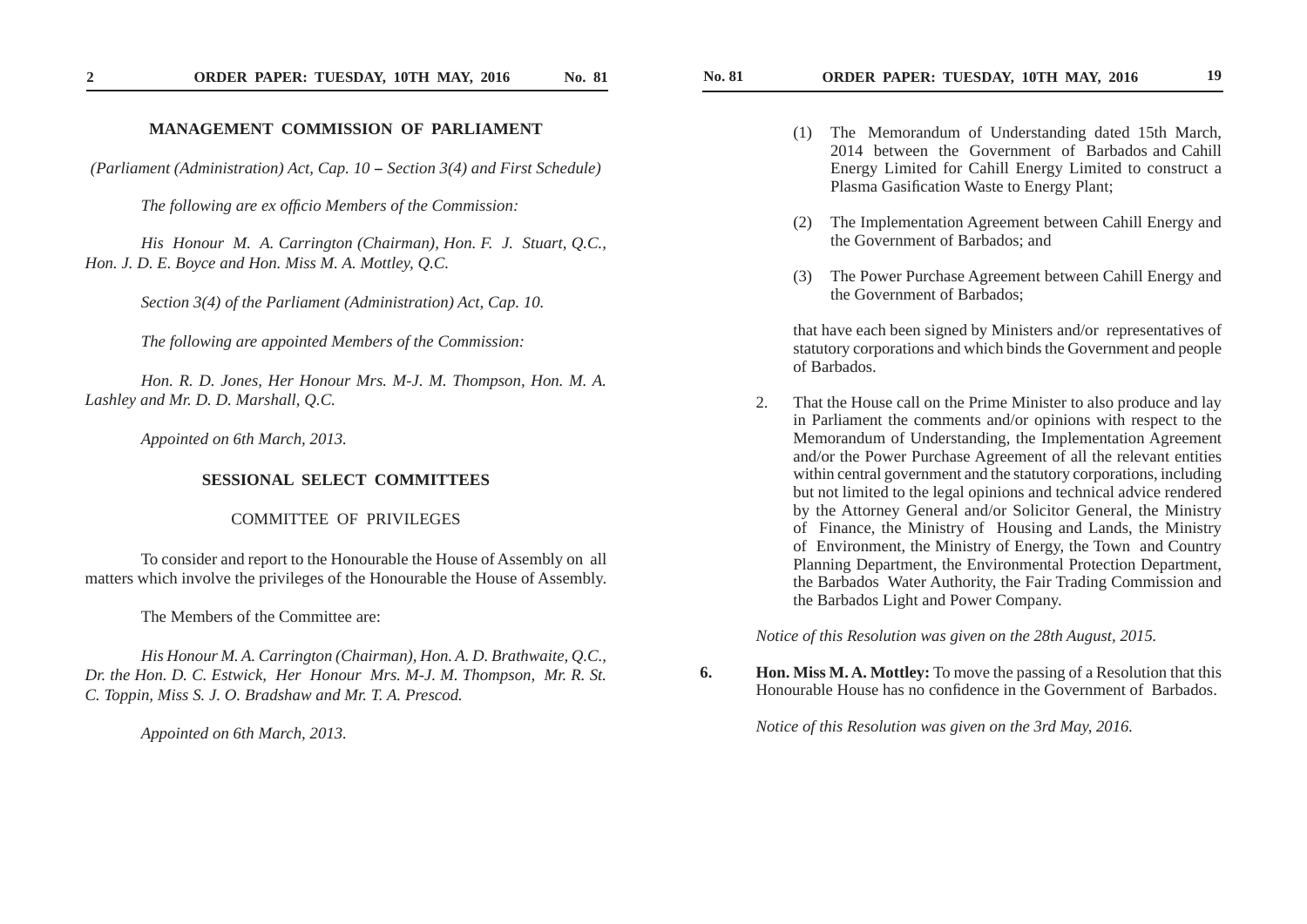**18**

**ORDER PAPER: TUESDAY, 10TH MAY, 2016 No. 81** 

 That within six months of the passing of the Resolution, the Government of Barbados should lay and have debated in the Parliament Disabilities Legislation providing, *inter alia*, for:-

- respect for the inherent dignity, individual autonomy including the freedom to make one's own choice and the independence of persons with disabilities,
- (b) non-discrimination of persons with disabilities,
- (c) the full and effective participation by and inclusion in society of persons with disabilities,
- (d) the equality of opportunity for persons with disabilities, including in their educational, health, employment, cultural, sporting, recreational and political development, and
- (e) full accessibility for persons with disabilities to the built environment and natural environment, to education at all levels and to employment and entrepreneurial opportunities.

*Notice of this Resolution was given on the 16th March, 2015.*

**5. Hon. Miss M. A. Mottley:** To move the passing of a Resolution:

 1. That in the interest of full transparency and in order that the Parliament and people of Barbados may better understand the extent of the obligations agreed to by the Government of Barbados in the name of the people of Barbados and to discern what clauses may be contained therein to protect the Government and the public interest of Barbados, that Parliament require the Prime Minister as the Chairman of Cabinet to produce and lay in Parliament **URGENTLY** the following:

### COMMITTEE OF PUBLIC ACCOUNTS

 To examine the accounts showing the appropriation of the sums granted by Parliament to meet the public expenditure, accounts of any entities in which Government is a majority shareholder or holds a majority interest and of such other accounts laid before Parliament as the Committee may think fit.

The Members of the Committee are:

 *Hon. Miss M. A. Mottley, Q.C. (Chairman), Hon. R. L. Sealy, Hon. A. D. Brathwaite, Q.C., Dr. the Hon. D. C. Estwick, Hon. D. O'N. Inniss and Mr. K. D. Symmonds.*

 *Appointed on 6th March, 2013.*

 *Mr. D. D. Marshall, Q.C.*

 *Appointed on 12th May, 2015.*

### STANDING ORDERS COMMITTEE

The Members of the Committee are:

 *His Honour the Speaker (Chairman), Hon. J. D. E. Boyce, Hon. R. D. Jones, Hon. S. D. Blackett, Hon. S. A. Lashley, Hon. D. O'N Inniss, Mr. G. W. Payne, Q.C., Miss C. Y. Forde, Mr. E. G . Hinkson and Dr. M. M. Agard.*

 *Appointed on 6th March, 2013.*

### LIBRARY COMMITTEE

The following are Members of this Joint Committee:

 *His Honour the Speaker (Chairman), Hon. J. D. E. Boyce, Hon. D. St. E. Kellman, Hon. R. L. Sealy, Dr. the Hon. D. S. Lowe, Mr. G . A. Clarke, Lt. Col. J. D. Bostic and Mr. D. G . Sutherland.*

 *Appointed on 6th March, 2013.*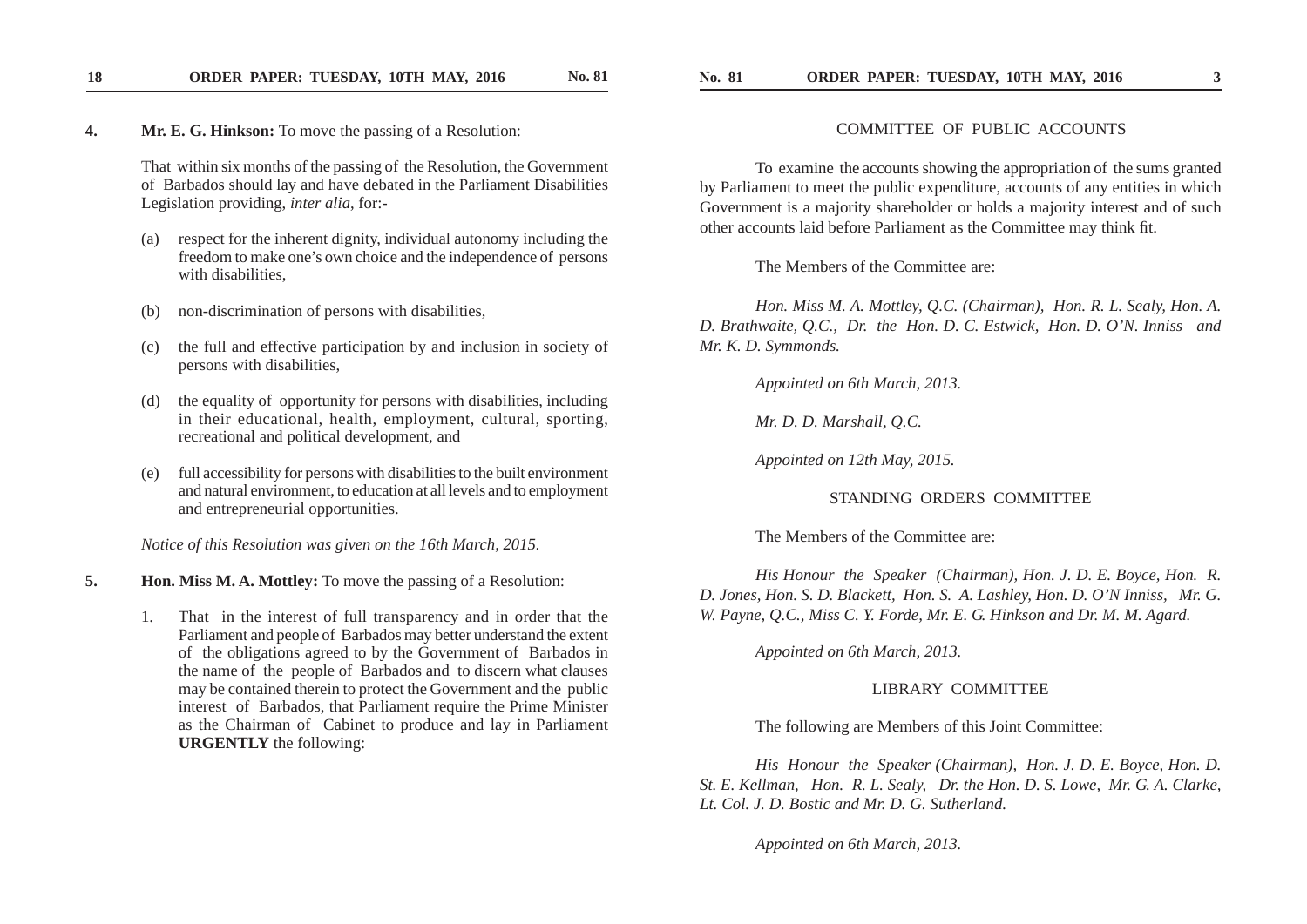# **PRIVATE MEMBERS' BUSINESS**

**1. Her Honour Mrs. M-J. M. Thompson:** To move the passing of a Resolution to take note of the Throne Speech of His Excellency the Governor-General and the determination of the Government to implement the various provisions therein.

*Notice of this Resolution was given on 12th March, 2013.*

**2. Hon. Miss M. A. Mottley:** To move the passing of a Resolution to adopt the Special Report of the Public Accounts Committee laid in the House of Assembly on 16th July, 2013 and agree to the suspension of Standing Order No. 61 for the functioning of the Public Accounts Committee.

*Notice of this Resolution was given on 15th October, 2013.*

- **3. Miss C. Y. Forde:** To move the passing of a Resolution:
	- 1. That the amended Domestic Violence Legislation be laid and debated in the Parliament within 6 months of the tabling of this Resolution.
	- 2. That a study be commissioned the remit of which should be to examine and report *inter alia* on the factors responsible for the increased instances of bullying (especially in schools) and to submit recommendations for the control and reduction of this phenomenon including legislative changes necessary to immediately curb its impact.
	- 3. That the study on bullying be presented to Parliament within 3 months.
	- 4. That within 6 months the Government of Barbados shall present to the country its strategic plan to control and counteract the problem of bullying in Barbados.
	- 5. That this House denounce violence in all its forms and encourage a zero tolerance approach to Domestic Violence and bullying in Barbados.

*Notice of this Resolution was given on 13th May, 2014.*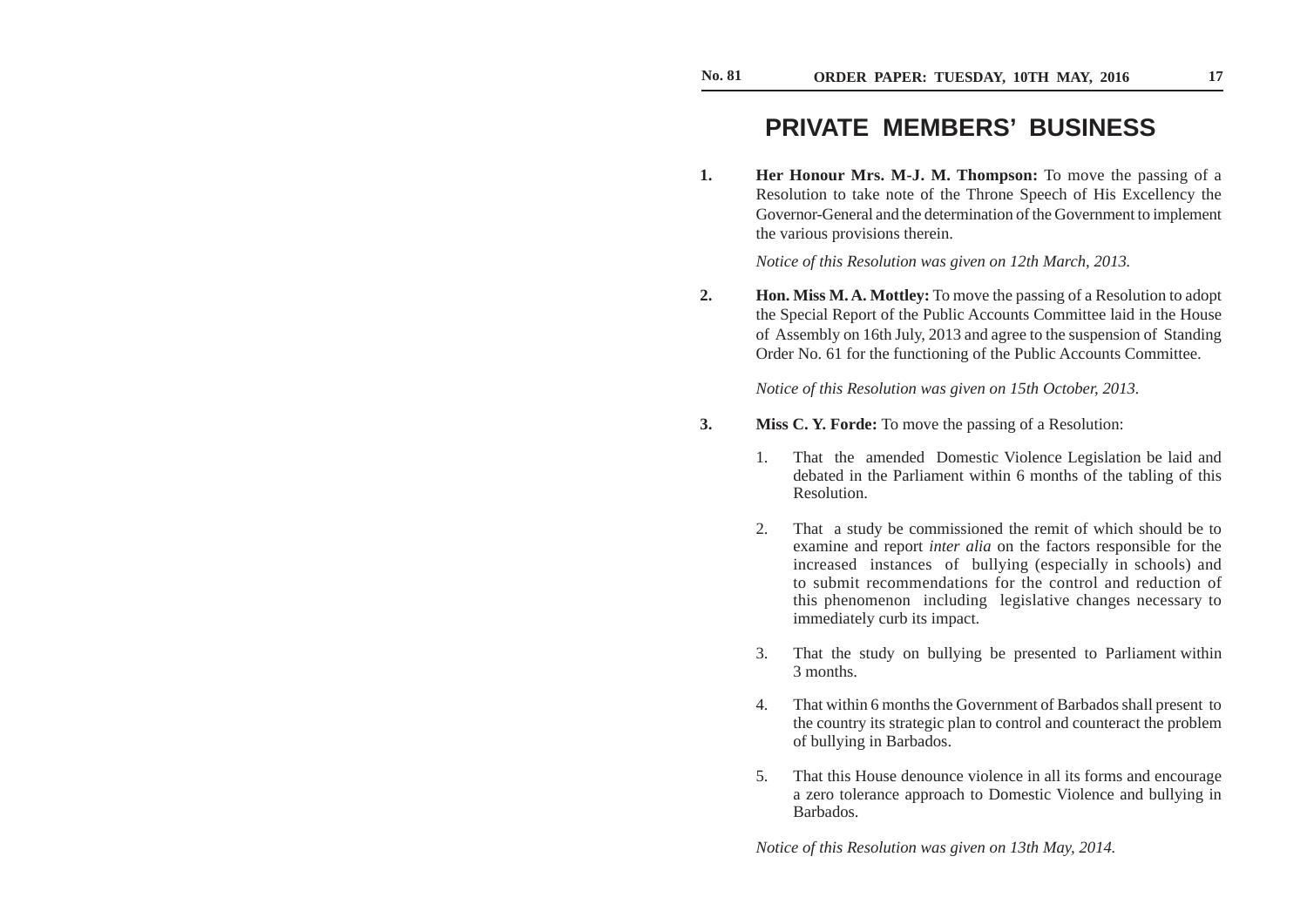staff to wards is too large for effective and efficient management in the care and supervision of those in the various Child Care institutions. (g) that there are dozens of private businesses which offer Day Care services that are illegally operating. (h) that many of these facilities do not meet the required standard to operate or provide services nor do the staff members possess the requisite training or skill to provide quality care and supervision.

2. If the Minister is aware, will the Minister outline:- (a) what plans there are, if any, to have these outstanding Annual Reports and Financial Statements laid as a matter of urgency? (b) what resources would be required to adequately provide the appropriate staffing complement and housing accommodation for wards in the Children's Homes? (c) what measures there are, if any, planned for the upgrading or amending of legislation to enforce the laws which would prosecute such paedophiles and child molesters in our society who abuse our children? (d) what immediate plans there are, if any, to halt the blatant breach of standards set by the Child Care Board for the functioning of Day Care Centres and to enforce compliance by those illegally operated Day Care facilities? (e) what systems, if any, have been contemplated to increase the staff complement and upgrade facilities to provide the best quality care for wards.

*Notice of this Question was given on 15th December, 2015.*

### **ORDER OF BUSINESS**

### *(Standing Order 10)*

 "Unless the House otherwise directs, the business of each sitting day shall be transacted in the following order –

- (a) Formal entry of His Honour the Speaker.
- (b) Prayers.
- (c) Announcements by His Honour the Speaker.
- (d) Messages from His Excellency the Governor-General.
- (e) Petitions.
- (f) Papers.
- (g) Government Notices.
- (h) Private Members' Notices.
- (i) Notices of Questions.
- (j) Reports from Select Committees.
- (k) First readings of Bills.
- (l) Statements by Ministers.
- (m) Congratulatory and/or obituary speeches.
- (n) Personal Explanations.
- (o) Motions for leave of absence.
- (p) Oral replies to questions.
- (q) Notices of motions for the adjournment of the House on matters of urgent public importance.
- (r) Orders of the day."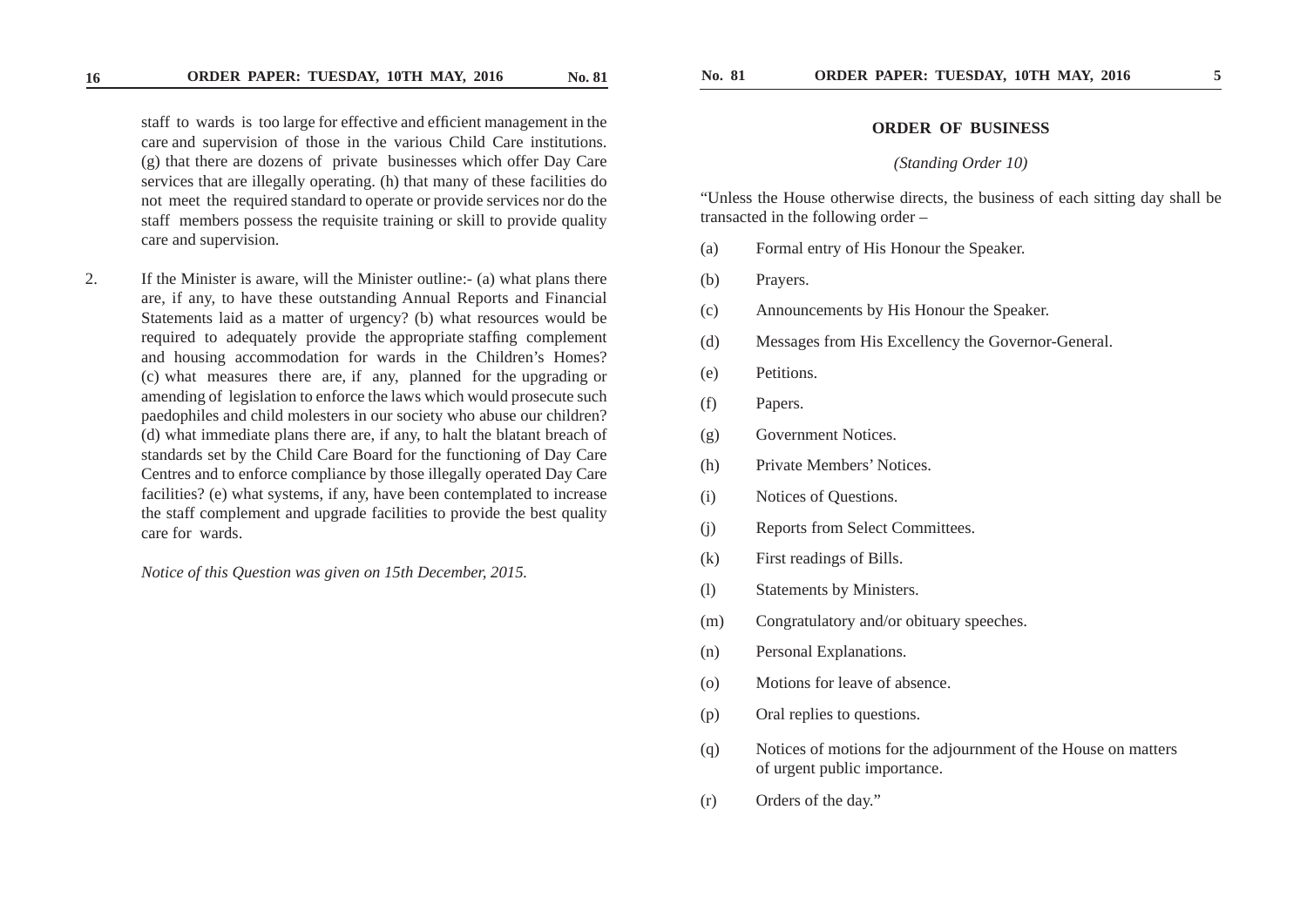- **\*4 Ms. Cynthia Y. Forde (St. Thomas): To ask the Minister of Tourism:** 1. Is the Minister aware : (a) that the Government of Barbados has invested hundreds of millions of taxpayers' dollars in the redevelopment of Harrison's Cave over the past thirty-five (35) years? (b) that (Caves of Barbados) Harrison's Cave is one of the most beautiful attractions in Barbados for locals and visitors that has the capacity to earn large amounts of foreign exchange? (c) that the Redevelopment Project of 2006/2010 through the World Bank loan, totaled US\$35m? (d) that there have been heavy financial losses in Caves of Barbados' revenue over the past seven (7) years?
- 2. If the Minister is aware, will the Minister state:- (a) what immediate plans there are, if any, to strengthen the management structure and to institute stronger accounting measures to ensure efficiency and profitability of Harrison's Cave? (b) what plans the Ministry of Tourism has, if any, to lease the Harrison's Cave to a private entity/entities to oversee its management? (c) what are the immediate plans, if any, of the Ministry of Tourism and Caves of Barbados regarding: (i) the future of the existing staff, concessionaires and service providers; (ii) property owners, residents and those who qualify for royalties and compensation for land acquired to facilitate the expansion of Harrison's Cave over the years?

*Notice of this Question was given on 15th December, 2015.*

**\*5 Ms. Cynthia Y. Forde (St. Thomas): To ask the Minister of Social Care, Constituency Empowerment:** 1. Is the Minister aware: (a) that the Child Care Board is mandated by law to lay its Annual Reports and Financial Statements in this august Chamber? (b) that there have been no Audited Accounts or Reports laid since 2009 as required? (c) that a large percentage of reports from the public on matters pertaining to concerns about minors have not been formally handled or explored. (d) that some parents, guardians and relevant agencies are delinquent in providing the requisite information associated with all forms of abuse which are perpetrated on minors. (e) that a large percentage of underaged females and males are abused by adults, particularly males, who are engaged in carnal knowledge with young girls, thus leading to teenaged pregnancies, long-term trauma and hardship. (f) that the ratio of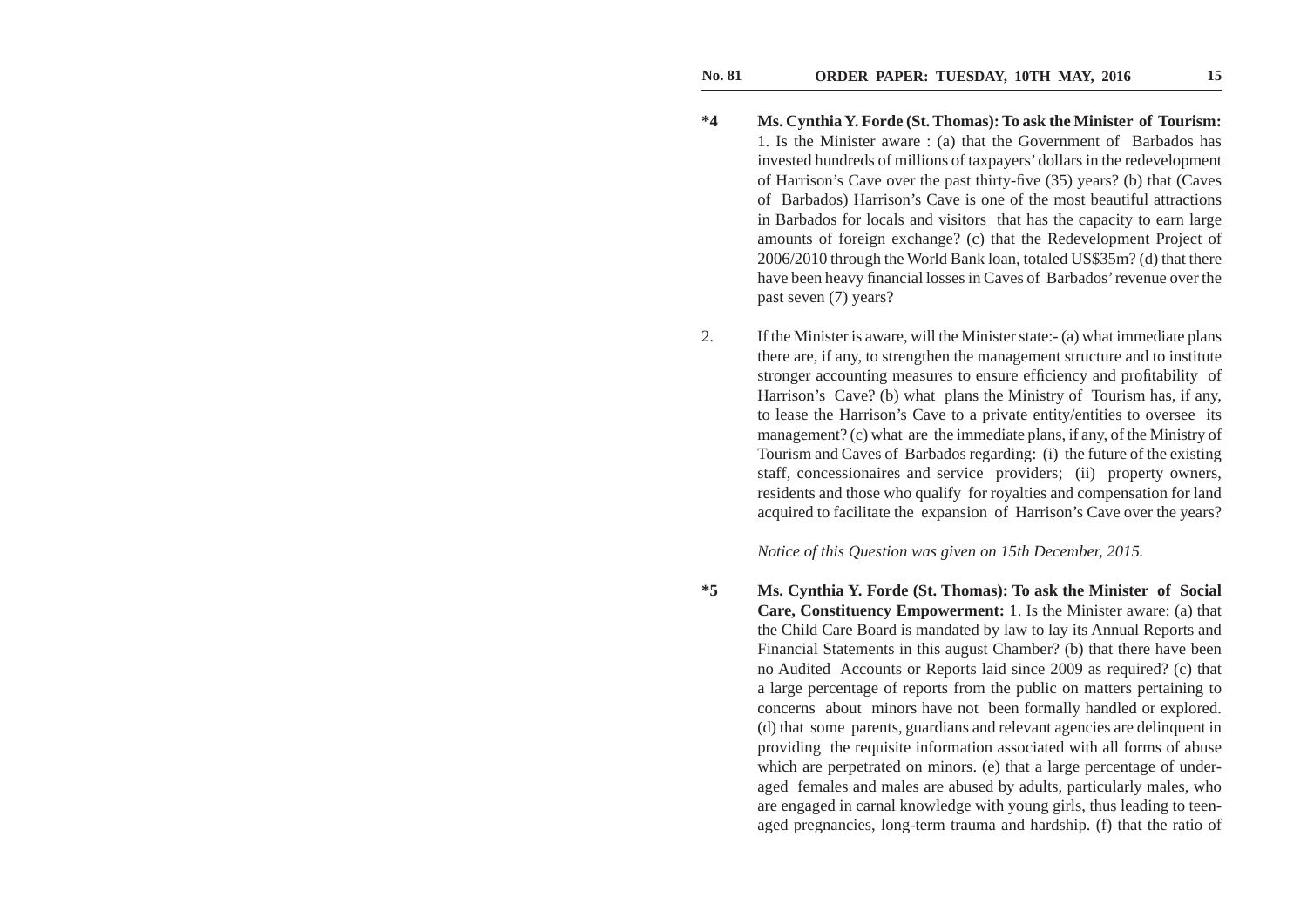**14**

 If the Minister is aware, will he state what immediate plans there are, if any, for the resolution of these issues which are seriously impacting on the living conditions and welfare of all those property owners and residences within the Zone.

 *Notice of this Question was given on 13th May, 2014.*

- **\*3 Ms. Cynthia Y. Forde (St. Thomas): To ask the Minister of Youth, Sports and Culture:** 1. Is the Minister aware: (a) Rock Hall, St. Thomas has been declared the first Freedom Village in Barbados? (b) that six (6) shops were erected in 2009 at the Freedom Village site to afford residents opportunities to engage their entrepreneurial skills, providing services to locals and visitors through the plying of their trade and to gain income? (c) that the six (6) shops were critical to providing opportunities and hope to the residents who were integral in the vision and conceptual development of the Freedom Village Project? (d) that the six  $(6)$  shops were to be officially handed over to the concessionaires over four (4) years ago? (September 2011). (e) that the entire environs at the Freedom Village are dangerous and unkempt with deep ravines and overgrown bush, which would attract vermin and vandals that would in turn harm locals and visitors who visit that location daily? (f) that the Freedom Village Project merits completion so as to provide another attraction for visitors to the Island.
- 2. If the Minister is aware, will the Minister state:- (a) the status of the small shops and their completion date? (b) What plans there are, if any, to hand over the shops to residents so that they can proceed to ply their trade and earn an honest living? (c) What plans there are, if any, to debush and beautify the Freedom Village site so as to provide another viable option for the promotion of the heritage and tourism product? (d) Whether the Government intends to bring the Freedom Village Project to completion by the installation of the **link bridge,** the construction of the **car park** and the **interpretation centre** and other remedial works so that the project may become a viable entity that would earn revenue for this country.

*Notice of this Question was given on 15th December, 2015.*

# **GOVERNMENT BUSINESS**

**1. Hon. D. St. E. Kellman:** To move the passing of a Resolution to approve in accordance with section 5 of the *Crown Lands (Vesting and Disposal) Act,* Cap. 225, the lease to the Caribbean Disaster Emergency Management Agency (CDEMA) of the parcels of land, the property of the Crown, being lots 9, 10 and 11 respectively and situate at Lower Estate in the parish of St. Michael in this Island for the construction of its headquarters, inclusive of a warehouse.

*Notice of this Resolution was given on 6th April, 2013.*

**2. Rt. Hon. F. J. Stuart:** To move the Second Reading of the Public Accounts Committee (Repeal) Bill, 2014.

*Notice of this Bill was given on 30th January, 2014.*

*The Bill was read a first time on 4th February, 2014.* 

*The Bill was published in the Official Gazette on 10th February, 2014.* 

**3. Rt. Hon. F. J. Stuart:** To move the Second Reading of the Financial Management and Audit (Amendment) Bill, 2014.

*Notice of this Bill was given on 30th January, 2014.*

*The Bill was read a first time on 4th February, 2014.* 

*The Bill was published in the Official Gazette on 10th February, 2014.* 

**4. Hon. D. St. E. Kellman:** To move the passing of a Resolution to approve in accordance with section 5 of the *Crown Lands (Vesting and Disposal) Act,* Cap. 225, the vesting in the Barbados Agricultural Development and Marketing Corporation of a parcel of land, the property of the Crown, situate at Lower Estate in the parish of St. Michael in this Island, for the proposed construction of its headquarters.

 *Notice of this Resolution was given on 26th August, 2014.*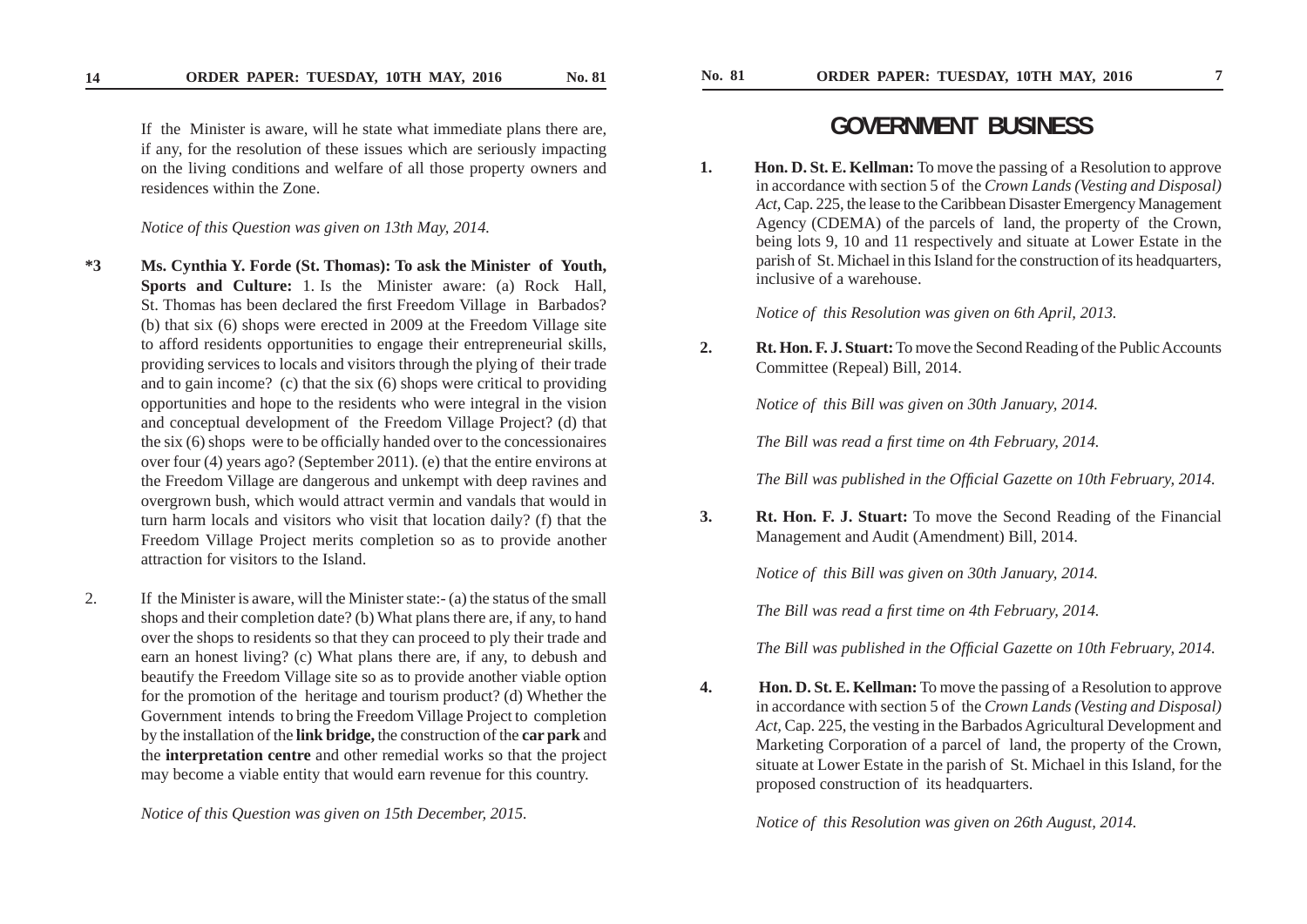**5. Hon. A. D. Brathwaite:** To move the Second Reading of the Penal System Reform (Amendment) Bill, 2014.

 *Notice of this Bill was given on 3rd November, 2014.*

*The Bill was read a first time on 7th November, 2014.* 

*The Bill was published in the Official Gazette on 24th November, 2014.* 

**6. Hon. A. D. Brathwaite:** To move the Second Reading of the Criminal Procedure (Amendment) Bill, 2014.

*Notice of this Bill was given on 3rd November, 2014.*

*The Bill was read a first time on 7th November, 2014.* 

*The Bill was published in the Official Gazette on 24th November, 2014.* 

**7. Hon. A. D. Brathwaite:** To move the Second Reading of the Offences Against the Person (Amendment) Bill, 2014.

*Notice of this Bill was given on 3rd November, 2014.*

*The Bill was read a first time on 7th November, 2014.* 

*The Bill was published in the Official Gazette on 24th November, 2014.* 

 *On the 27th day of January, 2015 Hon. A. D. Brathwaite spoke and moved that the Bill be read a second time. Hon. S. A. Lashley spoke. Hon. D. O'N. Inniss spoke. Mr. J. D. Paul spoke. Rt. Hon. O. S. Arthur spoke. Hon. M. A. Lashley spoke. Further consideration of the Bill was postponed.*

## **QUESTIONS**

**N.B. Question marked thus \* are for Oral Reply** 

**\*1 Ms. Cynthia Y. Forde (St. Thomas): To ask the Minister of Housing, Lands and Rural Development:** 1. Is the Minister aware that: (a) Allen View, Welchman Hall, St. Thomas was selected as one of the districts to be included in the IDB Housing Neighbourhood Upgrade Programme? (b) That the implementation of the programme would bring significant benefits to Allen View? (c) That six (6) years after the release of funds Allen View has not been the beneficiary from any aspect of this programme despite numerous requests from residents and promises from the authorities to implement the project? 2. If the Minister is aware, will he state what immediate plans there are, if any, for the implementation of this project which is critical to the transformation of the living conditions and livelihoods of the residents who eagerly await relief from their current daily challenges.

### *Notice of this Question was given on 28th January, 2014.*

**\*2 Ms. Cynthia Y. Forde (St. Thomas): To ask the Minister of Environment and Drainage:** 1. Is the Minister aware: (a) That Allen View, Sturges, Carrington Village, Welchman Hall, Bryan's and Bloomsbury are communities included in the new boundary of the Zone of Special Environmental Control? (b) That property owners and residents within this Zone of Special Environmental Control have been prevented from constructing new homes and other structures? (c) That those property owners and residents are prevented from engaging in large scale agriculture with the result that large tracks of land remain fallow? (d) That some householders have been denied water connections for domestic use despite numerous applications for the service? (e) That property owners are still required to keep the vacant lots free of bush and to pay exorbitant Land Tax Bills annually but because of the zoning requirement are unable to benefit from their investment? (f) That large tracts of land have been compulsorily acquired for the expansion and redevelopment of Harrison's Cave and property owners have not yet received any compensation?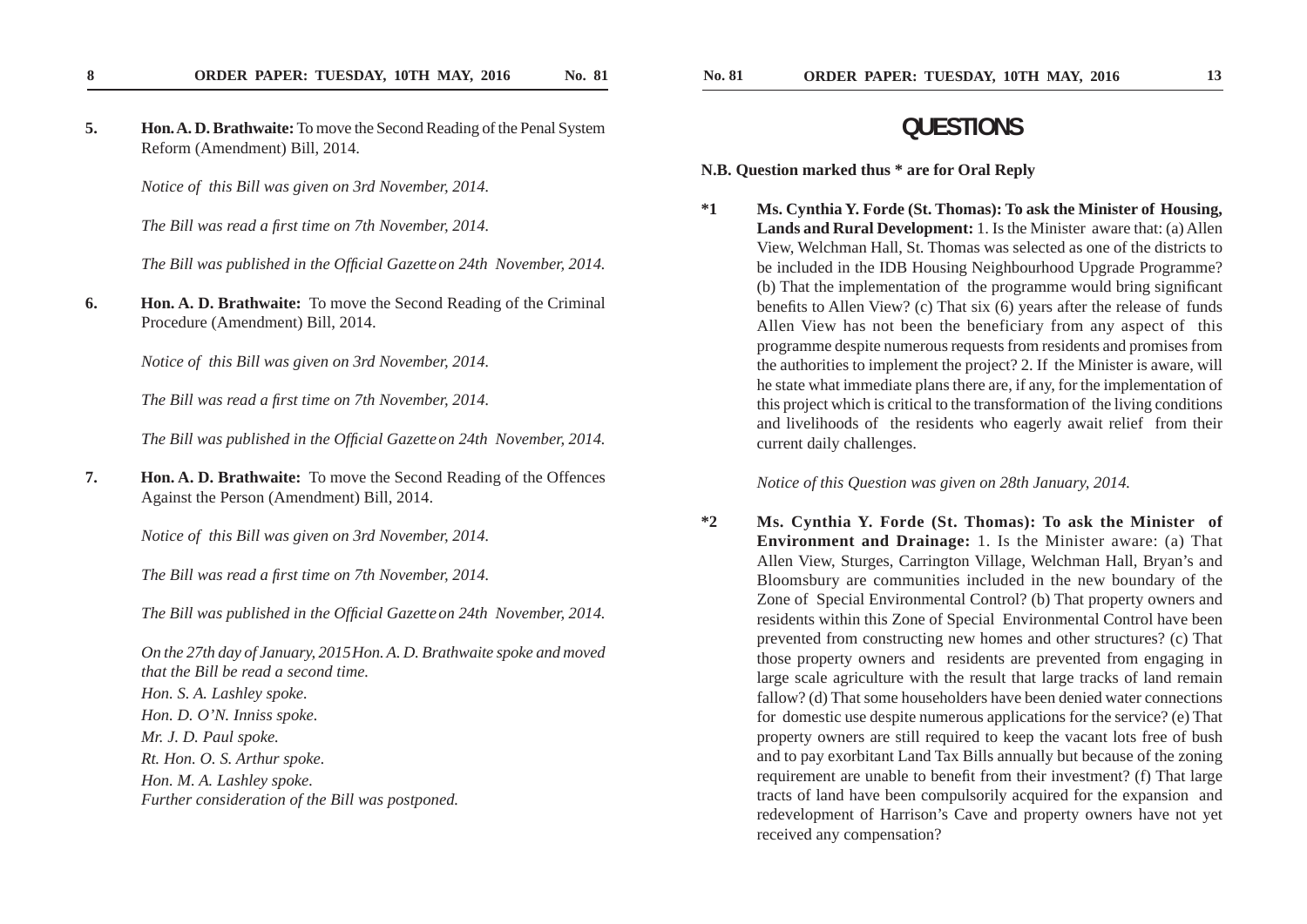- **20. Dr. the Hon. D. S. Lowe:** To move the passing of a Resolution that the Parliament of Barbados:
	- 1. Accepts the Barbados Green Economy Scoping Study as a national information document;
	- 2. Agrees that the Barbados Green Economy Scoping Study be made available to the public of Barbados through the National Library Service and the online platform of the Government Information Service;
	- 3. Lauds the efforts of the various stakeholders engaged in the production of the Barbados Green Economy Scoping Study;
	- 4. Reminds Barbadians of the importance of continuing to be good stewards of the country's natural environment; and
	- 5. Reaffirms its commitment to ensure Barbados remains on a path of sustainable development that is socially balanced, economically viable, environmentally sound, and characterized by good governance.

*Notice of this Resolution was given on 29th April, 2016.*

**21. Hon. J. D. E. Boyce:** To move the passing of a Resolution to approve the Ministers and Parliamentary Secretaries (Remuneration and Allowances) Order, 2016.

*Notice of this Resolution was given on 3rd May, 2016*.

**22. Hon. J. D. E. Boyce:** To move the passing of a Resolution to approve the Senate and the House of Assembly (Remuneration and Allowances of Members) Order, 2016.

*Notice of this Resolution was given on 3rd May, 2016*.

**8. Hon. A. D. Brathwaite:** To move the Second Reading of the Constitution (Amendment) Bill, 2014.

*Notice of this Bill was given on 3rd November, 2014.*

*The Bill was read a first time on 7th November, 2014.* 

*The Bill was published in the Official Gazette on 24th November, 2014.* 

**9. Rt. Hon. F. J. Stuart:** To move the Second Reading of the National Registration Bill, 2015.

*Notice of this Bill was given on 3rd February, 2015.*

*The Bill was read a first time on 10th February, 2015.* 

*The Bill was published in the Official Gazette on 23rd February, 2015.* 

**10. Rt. Hon. F. J. Stuart:** To move the Second Reading of the Statistics (Amendment) Bill, 2015.

 *Notice of this Bill was given on 3rd February, 2015.*

*The Bill was read a first time on 10th February, 2015.* 

*The Bill was published in the Official Gazette on 23rd February, 2015.* 

**11. Rt. Hon. F. J. Stuart:** To move the Second Reading of the Constitution (Amendment) Bill, 2015.

*Notice of this Bill was given on 3rd February, 2015.*

*The Bill was read a first time on 10th February, 2015.* 

 *The Bill was published in the Offi cial Gazette on 5th January, 2015.*